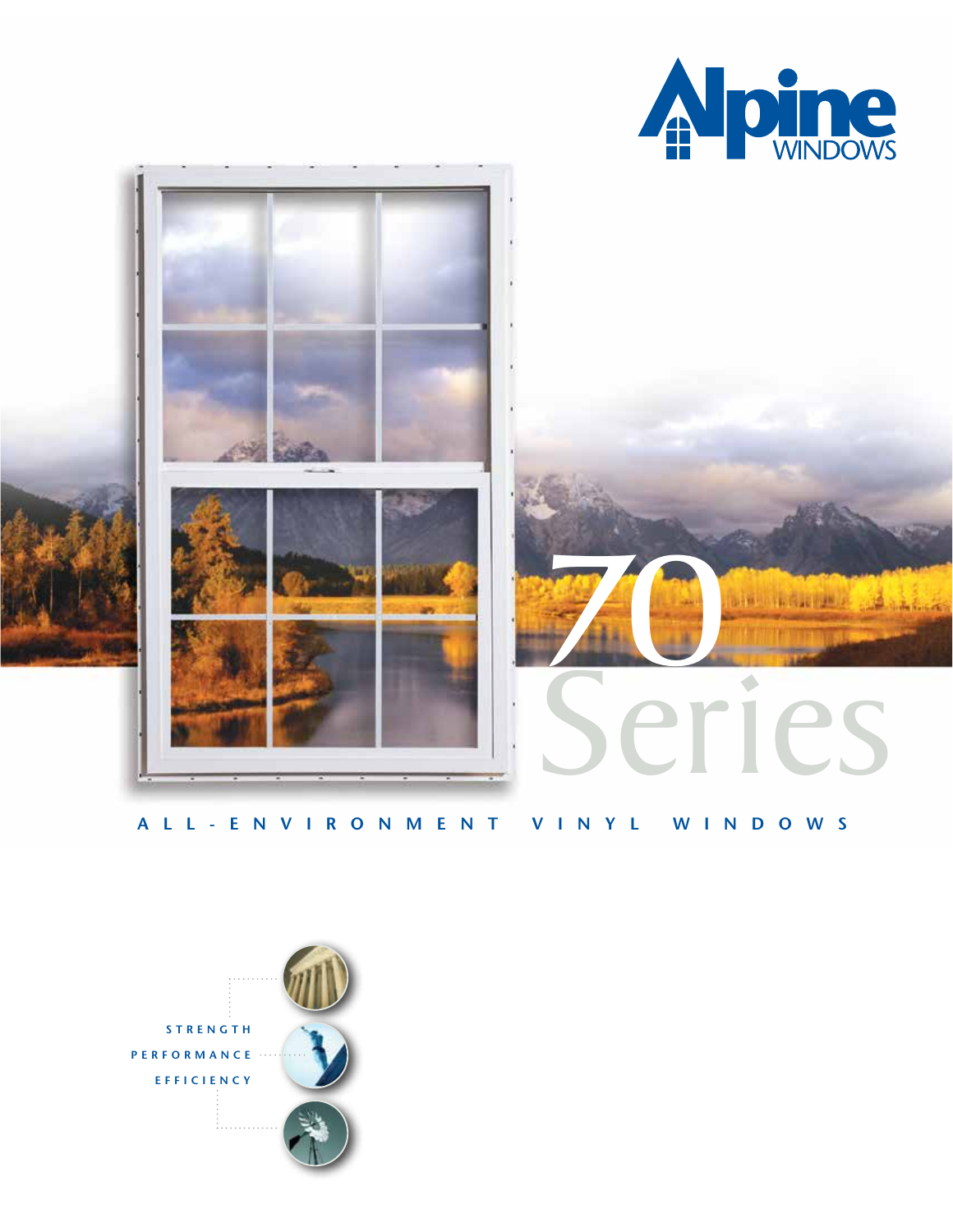# **A NEW CONSTRUCTION WINDOW BUILT FOR EXCEPTIONAL PERFORMANC E\* IN ANY ENVIRONMENT**

Superior technology meets exceptional performance in Alpine's 70 Series. Our fusion-welded vinyl frame surrounds Low-E insulating glass\*\* for superior energy efficiency. This specially constructed frame also contributes to the window's outstanding strength and durability that can only carry one name – Alpine.

#### **Standard Features**

Sturdy 2<sup>5%</sup> frame depth and integral nailing fin with 13 ⁄8" or 7 ⁄8" fin setback provides compatibility with wood, vinyl and stucco applications.

Water management system includes offset drainage to the outside with special weep gates to help keep wind, water and insects out.

Sliding windows feature adjustable tandem brass rollers in a non-corrosive housing to provide smooth operation and allow a quick sight line adjustment in the field.

3 ⁄4" insulated glass unit with warm-edge technology and exterior glazing. *1" unit on picture windows and patio doors.*

> Metal reinforced at locking rails.

Available in White, Almond and Desert Clay with solid color formulated throughout.

Inside or outside, removable fiberglass screen for easy cleaning.

The unit size is 1/2" smaller than the rough opening. STC rated windows are available. Contact your local representative for specific test requirements.







Consult your window professional for energy-efficient glass packages available for your home and climate zone.

[www.alpinewindowsystems.com](http://www.alpinewindowsystems.com)

ENERGY STAF **PARTNER**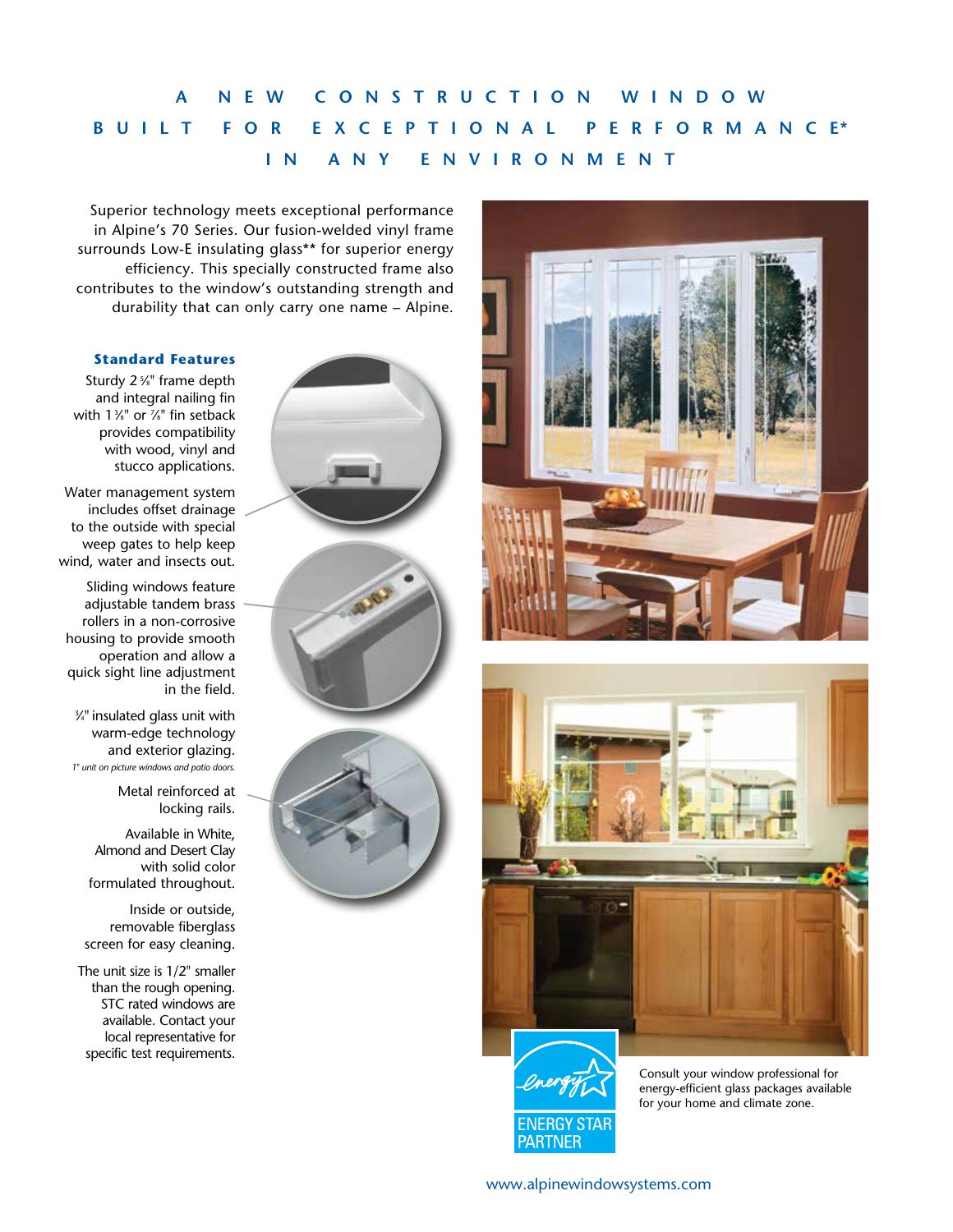

beauty, elegance and style. Available in many shapes and sizes, you'll also benefit from the windows' top-quality design, which provides superior thermal efficiency and performance.

And the biggest advantages to owning 70 Series Vinyl Windows? Essential energy savings and maintenance freedom that can help put money back in your pocket and give you more time to do the things you like to do.

For as long as you own your home, Alpine Windows offer you a solid investment you can depend on for many years to come.

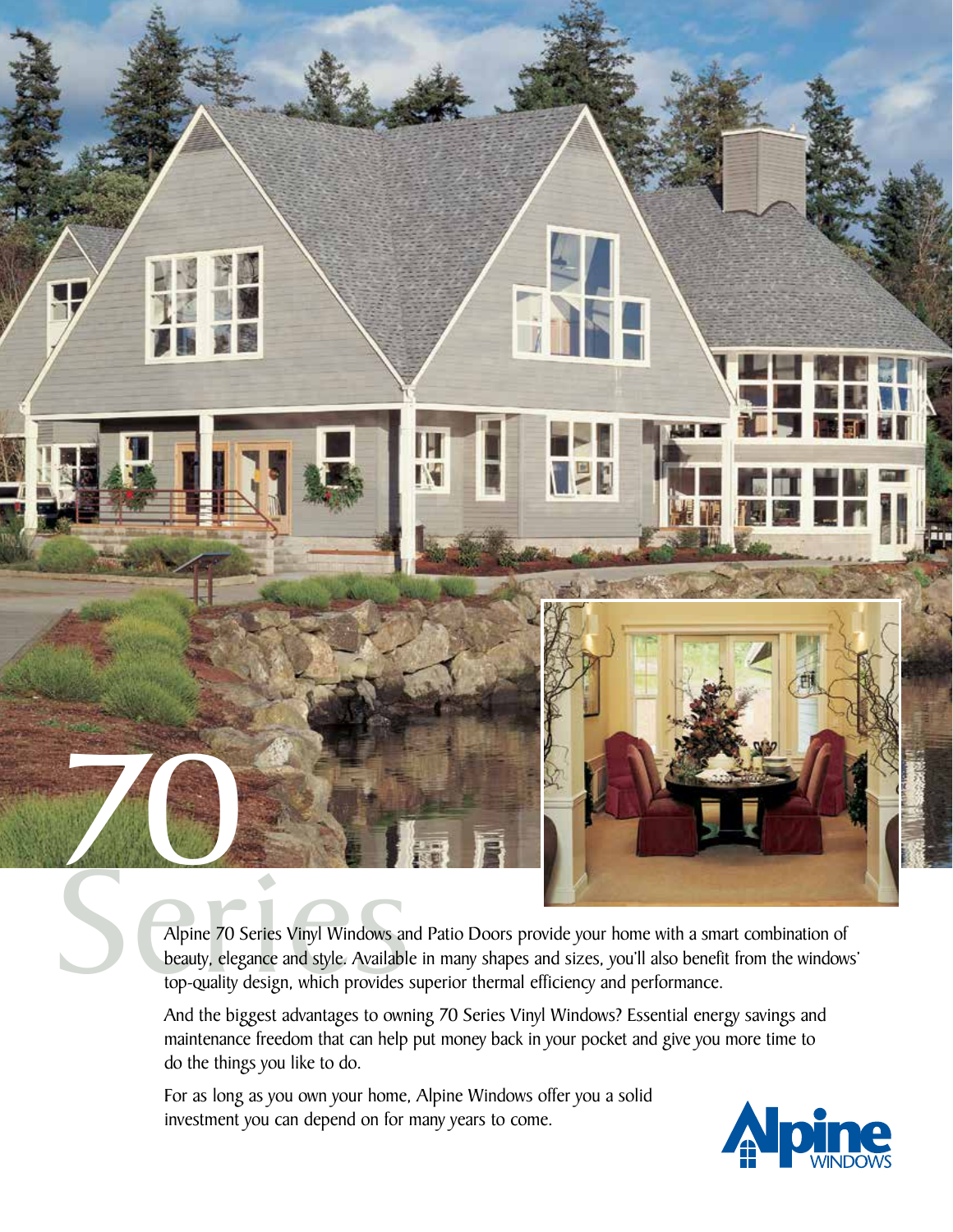### A571

#### **Single-Hung**

- 2 %" frame available in White, Almond and Desert Clay offers a thin contemporary profile and achieves a "Light Commercial" window rating for strength.
- Three grid options, as well as continuous frame and mulling options, offer greater design flexibility.
- All locking rails are metal reinforced for strength and durability.
- The standard sweep lock exceeds the toughest forced entry standards.
- Full-length interlocking meeting rails with double pile weather stripping reduce the potential for air and water infiltration and improve thermal efficiency.
- Side load sash operates on two concealed pre-calibrated block and tackle sash balances.

# A272

#### **Horizontal Sliding**

- 2 <sup>5</sup>/<sub>8</sub>" frame available in White, Almond and Desert Clay offers a thin contemporary profile and achieves a "Light Commercial" window rating for strength.
- Three grid options, as well as continuous frame and mulling options, offer greater design flexibility.
- All locking rails are metal reinforced for strength and durability.
- The standard sweep lock exceeds the toughest forced entry standards.
- Full-length interlocking meeting rails with double pile weatherstripping reduce the potential for air and water infiltration and improve thermal efficiency.
- Adjustable, tandem brass rollers in a non corrosive housing ensure that the window glides smoothly and allows a quick sight line adjustment in the field.



Alpine offers a 10-year, [transferable commercial](www.alpinewindowsystems.com)  warranty for parts and labor and a limited lifetime residential parts and labor warranty.†



#### **Low-E Glass Option**

Our Low-E Glass option helps increase your home's comfort while reducing energy consumption throughout the year. Its secret is a thin metal Low-E coating applied to the second surface of the insulated glass unit.

In **summer months**, Low-E Glass helps block unwanted solar heat penetration to help conserve air-conditioning use.



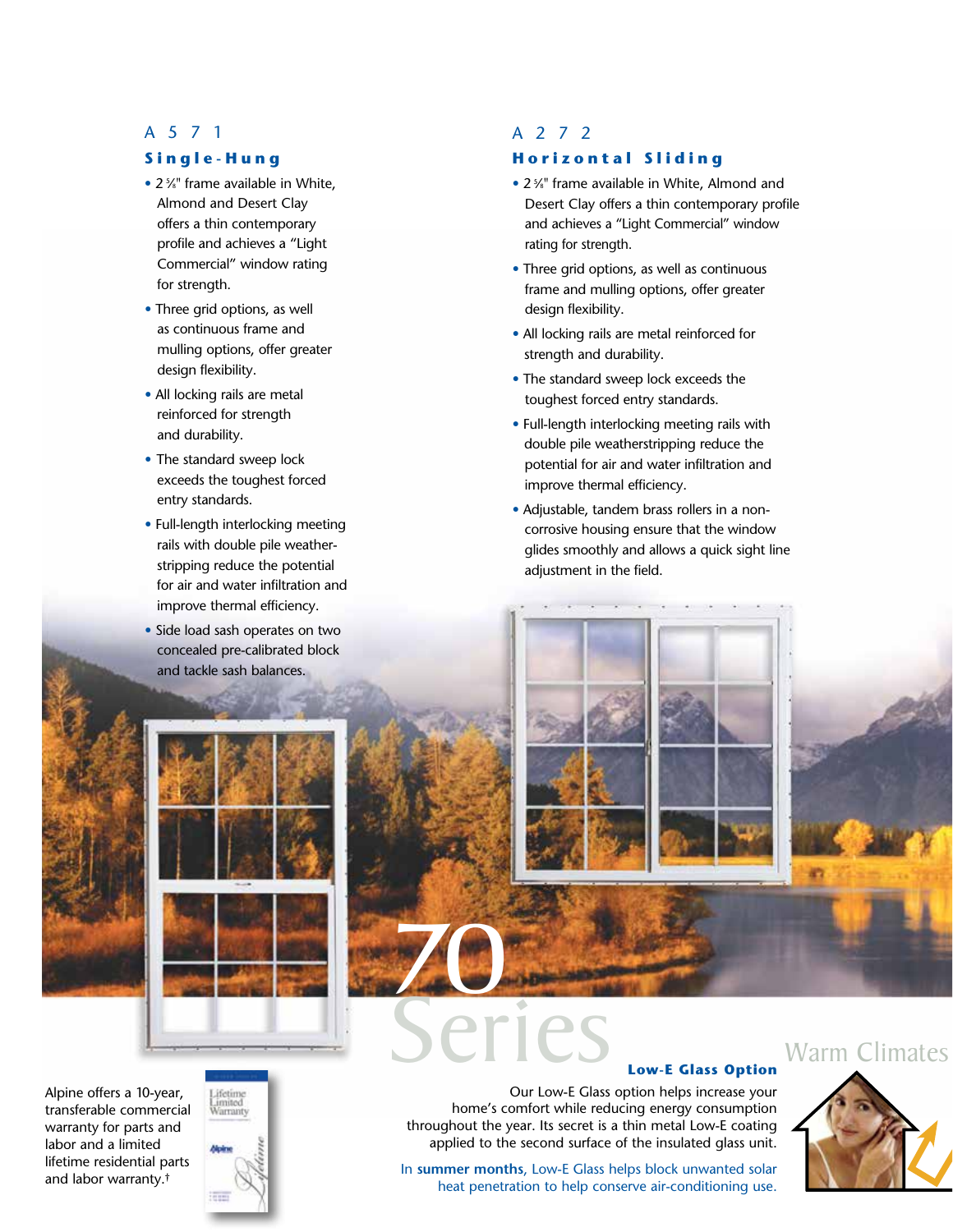# A770

## **Picture**

- 2 %" frame available in White, Almond and Desert Clay offers a thin contemporary profile and achieves a "Light Commercial" window rating for strength.
- Three grid choices, as well as T-bar and mulling capability options, offer greater design flexibility.
- Narrow sight-lines for a clear attractive design.
- 1" insulated glass unit.
- Special shapes available.

# A172

## **S l i d i n g**

#### **Patio Door**

- Sturdy 4  $\frac{1}{2}$ " frame depth.
- 1" glazing is standard. Triple glazing is available.
- Available in White, Almond and Desert Clay.
- A European-style handle with thumb lock offers easy operation. Keyed locks and foot locks are available as an upgrade.
- Independently adjustable dual-point mortise lock.
- Adjustable tandem rollers on a raised stainless steel track provide years of smooth trouble-free operation.
- Metal-reinforced meeting rails and sash provides strength and durability.
- Transoms are available up to 9' wide.
- Three- and four-panel configurations are available.
- Vinyl sheet rock returns also offered.
- Handles available for ADA applications.<sup>††</sup> (Contractor is responsible to provide ramp to clear sill.)
- Standard retrofit door sizes are in stock. (Consult your sales representative.)





In **winter months**, Low-E insulating glass reduces heat loss by reflecting warmth back into your home.







**SMART**

**COMFORTABLE**